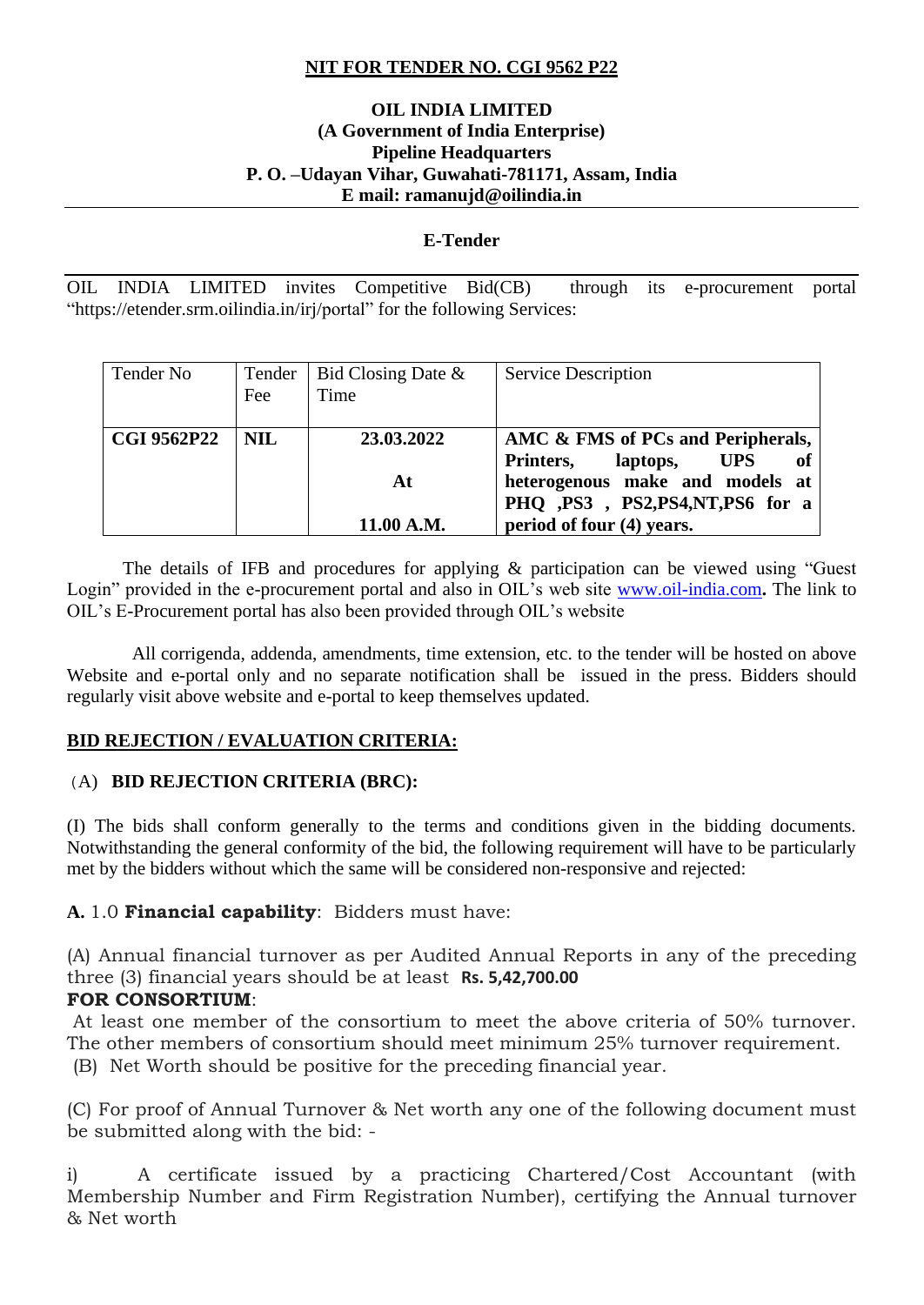# OR ii) Audited Balance Sheet along with Profit & Loss account.

**NOTE: -Considering the time required for preparation of Financial Statements, if the last date of preceding financial/ accounting year falls within the preceding six months reckoned from the original bid closing date and the Financial Statements of the preceding financial / accounting year are not available with the bidder, then the financial turnover of the previous three financial / accounting years excluding the preceding financial / accounting year will be considered. In such cases, the Net worth of the previous financial/ accounting year excluding the preceding financial/ accounting year will be considered. However, the bidder has to submit an affidavit/ undertaking certifying that the balance sheet/ Financial Statements for the financial year 2020-2021 (or as the case may be) has actually not been audited so far.(Not valid for bids opened after 30SEP2021)**

For proof of Annual Turnover & Net worth any one of the following document must be submitted along with the bid: -

# i) A certificate issued by a practicing Chartered/Cost Accountant (with Membership Number and Firm Registration Number), certifying the Annual turnover & Net worth. *In addition to membership number & Firm Registration Number, UDIN is also to be specified in the certificate of Turnover & Net worth issued by the CA.*

OR

ii) Audited Balance Sheet along with Profit & Loss account.

(c) In case the bidder is a Central Govt. Organization/PSU/State Govt. Organization/Semi-State Govt. Organization or any other Central/State Govt. Undertaking, where the auditor is appointed only after the approval of Comptroller and Auditor General of India and the Central Government, their certificates may be accepted even though FRN (Firm Registration Number) is not available. However, bidder needs to provide documentary evidence for the same.

# 2.**0 Experience**: Bidders must have:

Experience of having successfully completed similar works in previous 7(seven) years to be reckoned from the original bid closing date should be the following :

# (i) *Experience of at least 1(one) similar work of minimum value Rs 9,04,500.00*

## 2.1 *Similar works shall mean " Work Experience of execution of AMC of Desktop PCs , Printers , UPS , Laptop etc." with PSUs / Central Govt. / State Govt. Organization /Reputed organizations during last 7 (seven) years ending bid closing date.*

a)For proof of requisite Experience, documents/ photocopy of the work experience must be submitted along with the bid.

## b) **In case of contracts executed under Oil India Ltd., copy of 'Certificate of Completion (COC)'/ 'Certificate of Payment (COP)'/ 'Service Entry Sheet (SES)' of jobs successfully completed during the last 7 (seven) years ending bid closing date showing gross value of job done may be submitted.**

It may be clearly noted that simply mentioning of OIL CCO/ Contract Number will not be accepted.

b) For proof of requisite Experience, documents/ photocopy of the work experience acquired must be submitted along with the bid .

Documents to be submitted are:-

Certificate issued by any other Public Sector Undertaking/ Govt. Department/ Other reputed Company in last 7 (seven) years ending bid closing date showing: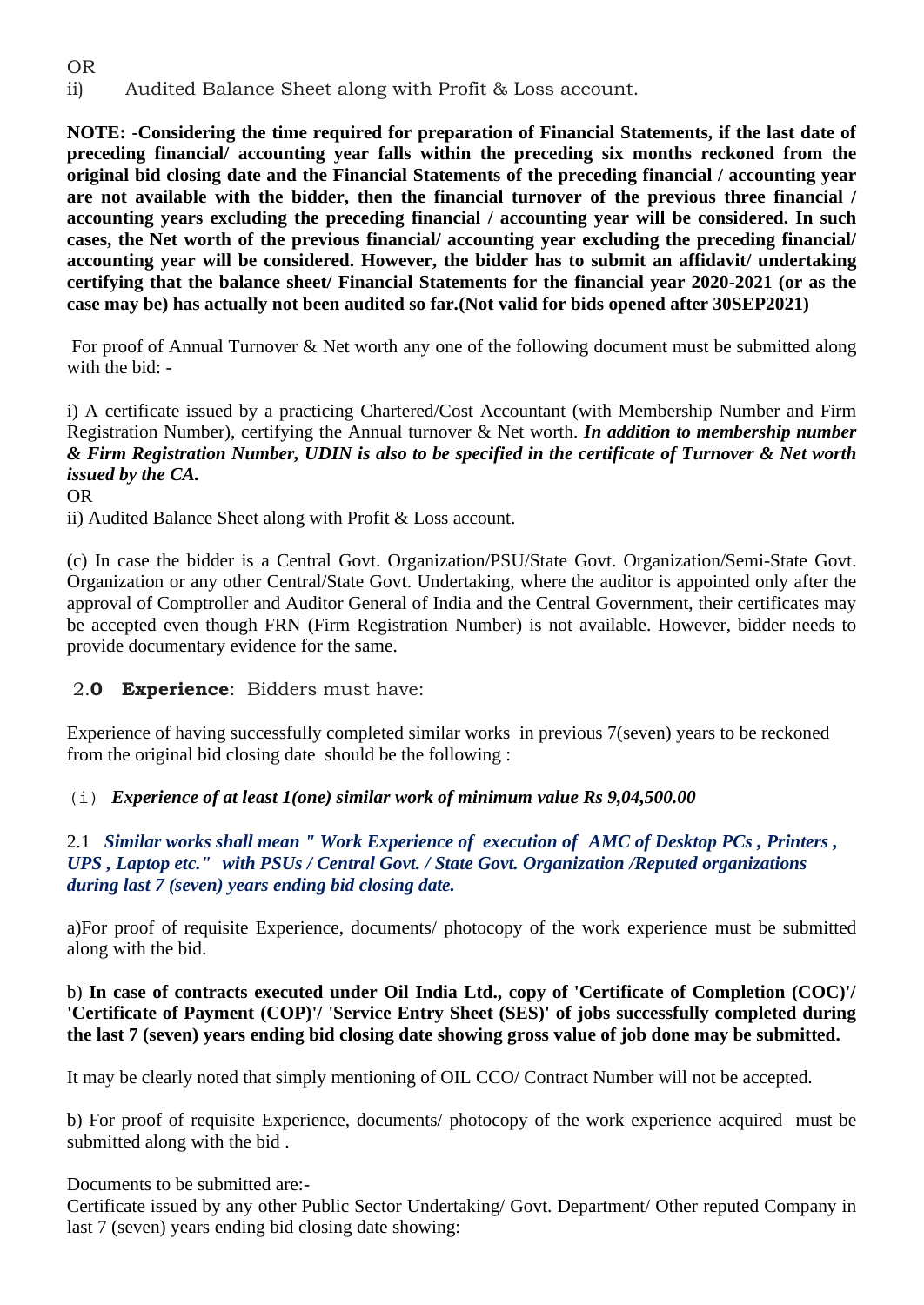**3**. **The bidder must be an OEM / OEM authorized service partner of Desktop PCs & peripherals. Bidder must have service base/repair centre for Desktop PCs and peripherals at Guwahati. Documentary evidence regarding OEM authorization and service base / repair centre shall be furnished along with the bid, which shall be valid at the time of bid closing date.**

### **GENERAL:**

(i) In case bidder takes exception to any clause of Tender Document not covered under BEC, then the Company has the discretion to load or reject the offer on account of such exception if the bidder does not withdraw or modify the deviation as and when advised by the Company. The loading so done by the Company will be final and binding on the Bidders.

(ii) To ascertain the substantial responsiveness of the bid the Company reserves the right to ask the Bidder for clarification in respect of clauses covered under BEC also and such clarification fulfilling the BEC clauses must be received on or before stipulated day from the date of clarification sought by the Company, failing which the bid will be rejected.

(iii) In case any of the clauses in the BEC contradict with other clauses of Bid Document elsewhere, then the clauses in the BEC shall prevail.

(iv) The originals of such documents [furnished by bidders(s)] shall have to be produced by bidder(s) to OIL as and when asked for.

# **2. BID EVALUATION CRITERIA (BEC) :**

2.1Bids conforming to the terms and conditions stipulated in the bid document and considered responsive and subject to qualifying the Bid Rejection Criteria will be considered for further evaluation.

2.2 **To ascertain the inter-se-ranking, the comparison of the responsive bids will be made on the basis of rates quoted by the bidders.**

2.3 *In case more than one bidder emerges as lowest bidder due to equal rate quoted by the bidder, then the lowest bidder will be decided by draw of lots. Company's decision in this regard is final and binding to all bidders*

2.4 Any discount/rebates offered shall not be considered for evaluation of bids. However, if the lowest bidder happens to be the final acceptable bidder for award of contract and if they have offered any discount/rebate the contract shall be awarded after taking into consideration such discount/rebate after negotiation or otherwise.

2.5 **To ascertain the substantial responsiveness of the bid the Company reserves the right to ask the Bidder for clarification in respect of clauses covered under BRC and such clarification fulfilling the BRC clauses must be received on or before the deadline given by the Company, failing which the offer will summarily rejected.**

2.6 **In case, any of the clauses in the BRC contradict with other clauses of Bid Document elsewhere, then the clauses in the BRC shall prevail.**

**2.7 Original Bid closing date will be considered for evaluation of BRC criteria even in case of any extension of the original Bid Closing Date.**